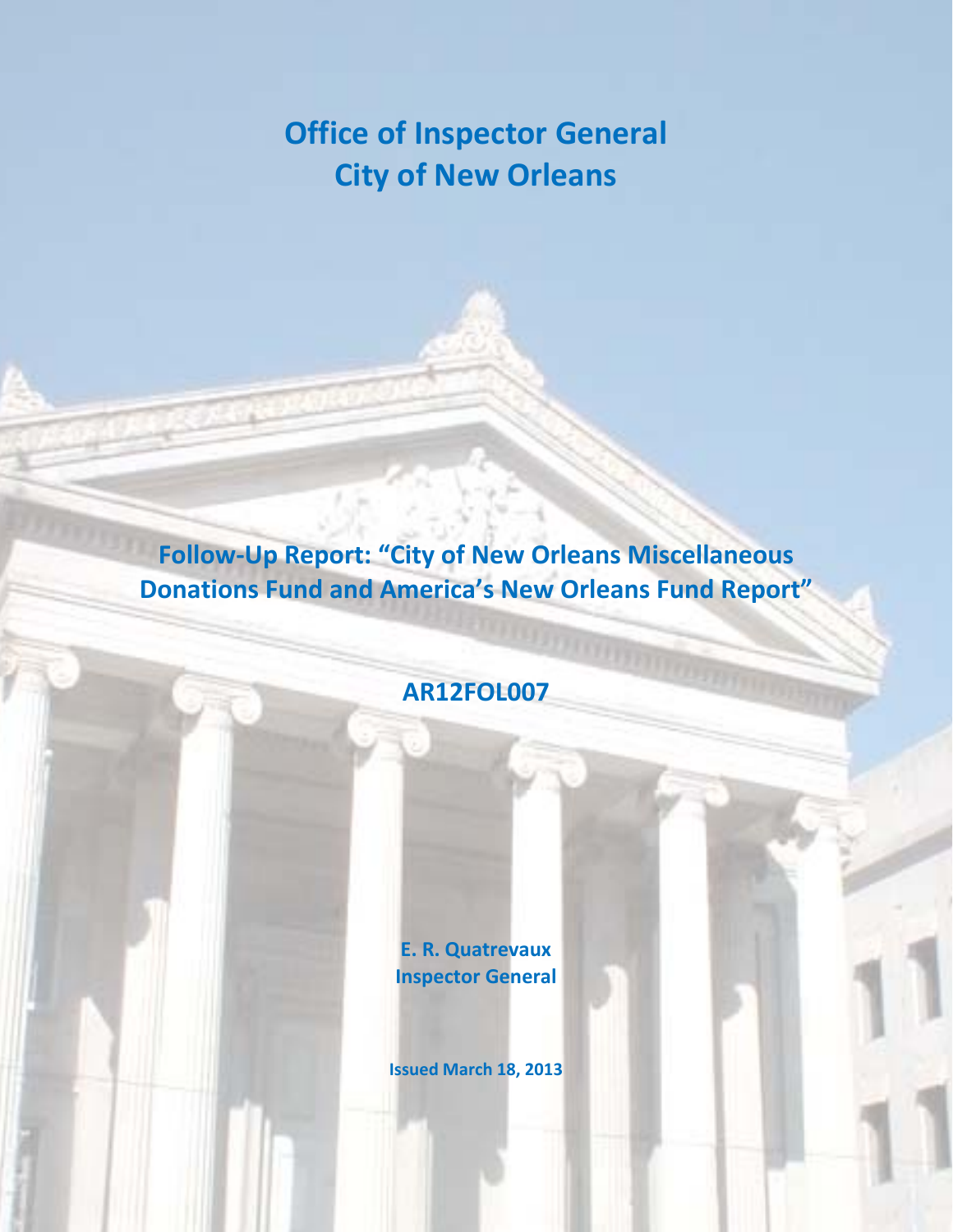## **Follow‐Up Report: "City of New Orleans Miscellaneous Donations Fund and America's New Orleans Fund Report" (AR12FOL007)**

Executive Summary .....................................................................................................................................2

- I. Objective, Scope and Methodology ................................................................................................3
- II. Follow‐Up Report: "City of New Orleans Miscellaneous Donations Fund (MDF) and America's New Orleans Fund Report" Findings ...............................................................................................4

Follow‐up # 1: The City did not update its Accounting Policies and Procedures Manual and the donations policy was issued after this report was finalized. The City did not implement the donations policy prior to the completion of this report.

Follow-up # 2: The City prepared MDF reports, and asserted that the proper reports were submitted to the CAO and the City Council; however, no evidence to support this assertion was provided by the City.

Follow-up  $\# 3$ : The donations received were less than \$100; therefore, the auditors did not test donations coded to the General Fund.

III. Follow‐Up Report: "City of New Orleans Miscellaneous Donations Fund and America's New Orleans Fund Report" Observations................................................................................................6

Follow-up Observation #1: ANOF, Inc. was dissolved on August 30, 2011; however, the ANOF bank account was not closed.

Follow-up Observation #2: The City did not provide evidence that reconciliations were performed and did not provide evidence that this report was submitted to the CAO or City Council.

Follow-up Observation #3: The City did not update its Accounting Policies and Procedures Manual and the donations policy was issued after this report was finalized. The City was unable to implement the donations policy prior the finalization of this report.

Follow‐up Observation #4: Management guidelines which were to be included in the revised Accounting Policies and Procedures Manual were not developed to adopt this observation because the City failed to update its Manual.

Follow-up Observation #5: The City issued a donations policy on February 22, 2013. This policy was issued after this report was completed. Therefore, the auditors were unable to determine if the policy was effectively implemented. The auditors also noted that donations received and recorded in the General Fund in 2011 were less than \$100; therefore, the auditors did not test donations coded to the General Fund.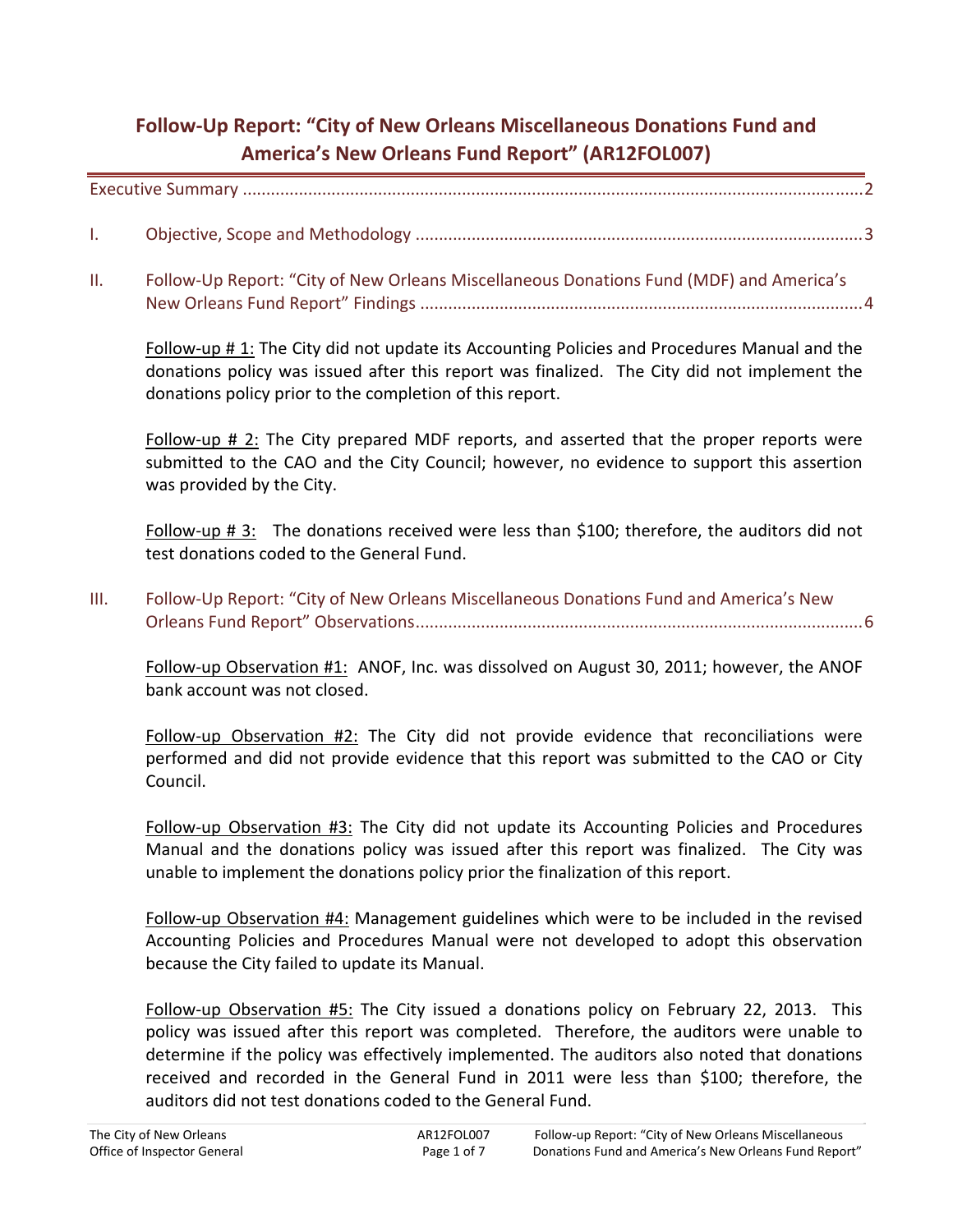### EXECUTIVE SUMMARY

The Office of Inspector General (OIG) conducted a review of the accounting and use of nongovernmental donations administered by the City of New Orleans. The objective was to determine whether the City accounted for and expended donations appropriately. A report titled "*City of New Orleans Miscellaneous Donations Fund and America's New Orleans Fund"* (2011 Report) was issued on September 26, 2011.

The follow-up report revealed that the City issued a donations policy after the report was finalized, but it did not implement any of its other responses submitted in the 2011 Report. The auditors will perform a 2<sup>nd</sup> follow-up in approximately eighteen months of the release of this report.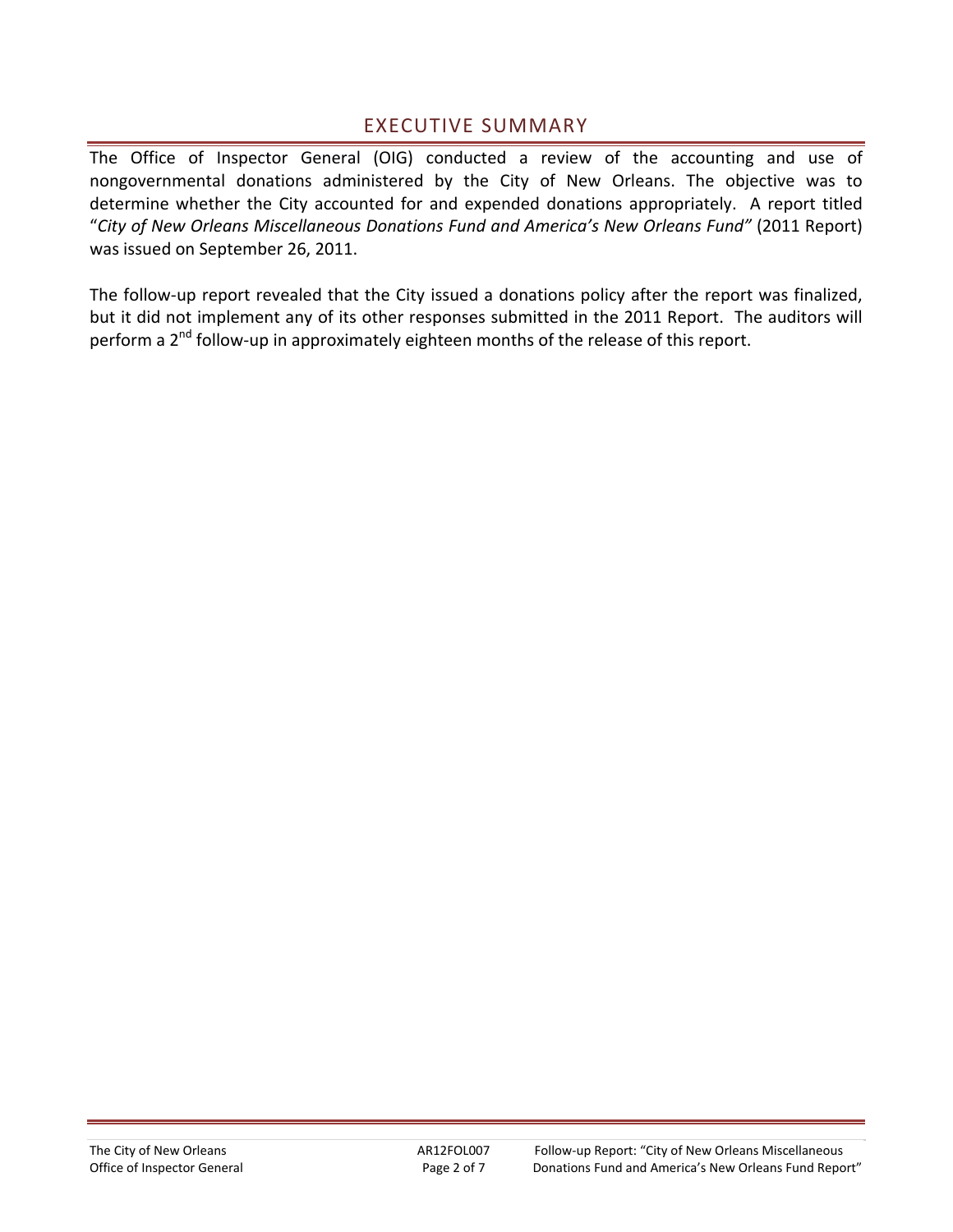## I.OBJECTIVE, SCOPE, AND METHODOLOGY

The purpose of this follow-up was to determine if the City responses in the 2011 Report were adopted and if the controls were operating effectively. The procedures performed were related to the responses submitted by the City to the 2011 Report.

The scope of this follow-up was limited to the City's responses to the three recommendations and 5 observations addressed in the 2011 Report.

The audit methodology was developed in accordance with the *Principles and Standards for Offices of Inspector General* (the Green Book)<sup>1</sup>, and included the following:

- Conducted interviews with personnel to gain an understanding of the current processes and controls in place; and
- Evaluated the City's responses to the 2011 Report to determine if the City implemented its responses in the 2011 Report.

No computer‐processed data was provided or relied on. Therefore, no formal reliability assessment of the computer‐processed data was performed.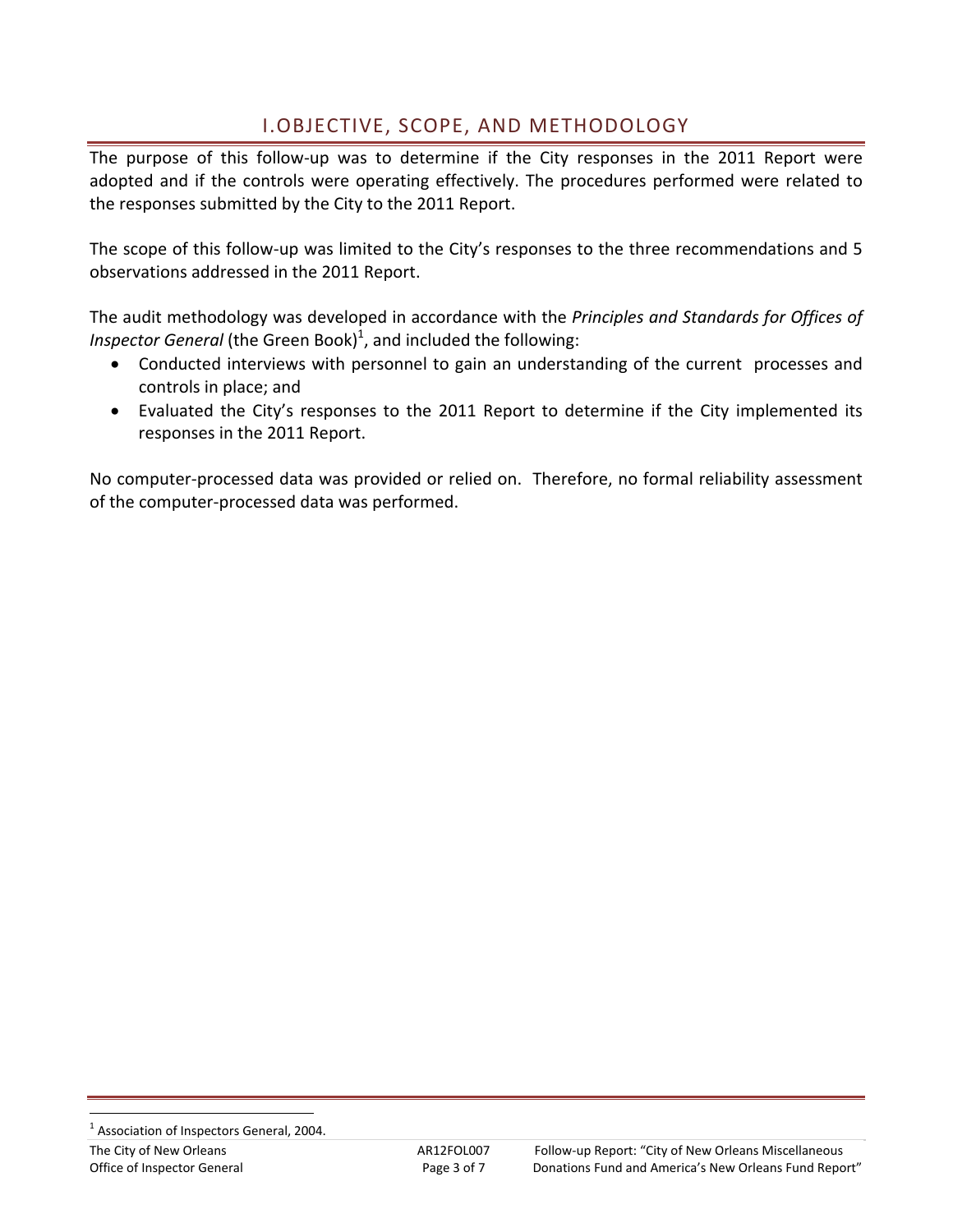## II. FOLLOW‐UP REPORT: "THE CITY OF NEW ORLEANS MISCELLANEOUS DONATIONS FUND (MDF) AND AMERICA'S NEW ORLEANS FUND" FINDINGS

**Finding #1:** "The City lacked a detailed written donations policy on the proper management and documentation of donations resulting in inadequate management and documentation of donations."

**Recommendation #1**: "The City should update its Accounting Policies and Procedures Manual, and develop and implement a detailed policy on the proper management and documentation for the receipt of donations in the [Miscellaneous Donations Fund] MDF…The policy should clearly outline proper use of unrestricted donations…The City should also consider the use of a donation receipt form to assist in the City's recordkeeping process…The City should consider sending acknowledgement letters upon receipt of a donation…."

**City Response #1:** "The City will update its Accounting Policies and Procedures and implement a policy on the proper management and documentation for the receipt of donations by the end of 2011."

**Follow‐up #1:** The City did not update its Accounting Policies and Procedures Manual and the donations policy was issued after this report was finalized. The City did not implement the donations policy prior to the completion of this report.

**Finding #2:**  "The Director of Finance did not make reports on the MDF activities to the CAO and Council as required by Section 70-415<sup>2</sup> of the City Code."

**Recommendation #2**: "The Director of Finance should prepare a quarterly report on the MDF for the CAO and Council along with the other required financial reports as mandated by the City Code. Quarterly reports will help improve the oversight of the MDF."

**City's Response #2:** "The Director of Finance will develop a report on the Miscellaneous Donation Fund for distribution to the CAO and Council. The report will be included with the other financial reports which are presented monthly at the City Council's Budget Committee starting with third quarter of 2011 in October 2011."

**Follow‐up #2:** The City prepared MDF reports, and asserted that the proper reports were submitted to the CAO and the City Council; however, no evidence to support this assertion was provided by the City.

**Finding #3:** "The City of New Orleans was in noncompliance with its internal policy by placing grants that were subject to specific regulatory conditions in the General Fund."

 $2$  City Code Section 70-415.227 stated, "The director of finance shall keep detailed and accurate books in the administration of the fund shall make reports to the chief administrative officer and the council, giving a complete accounting of the revenues and expenditures of the fund as often as requested, but not less than quarterly."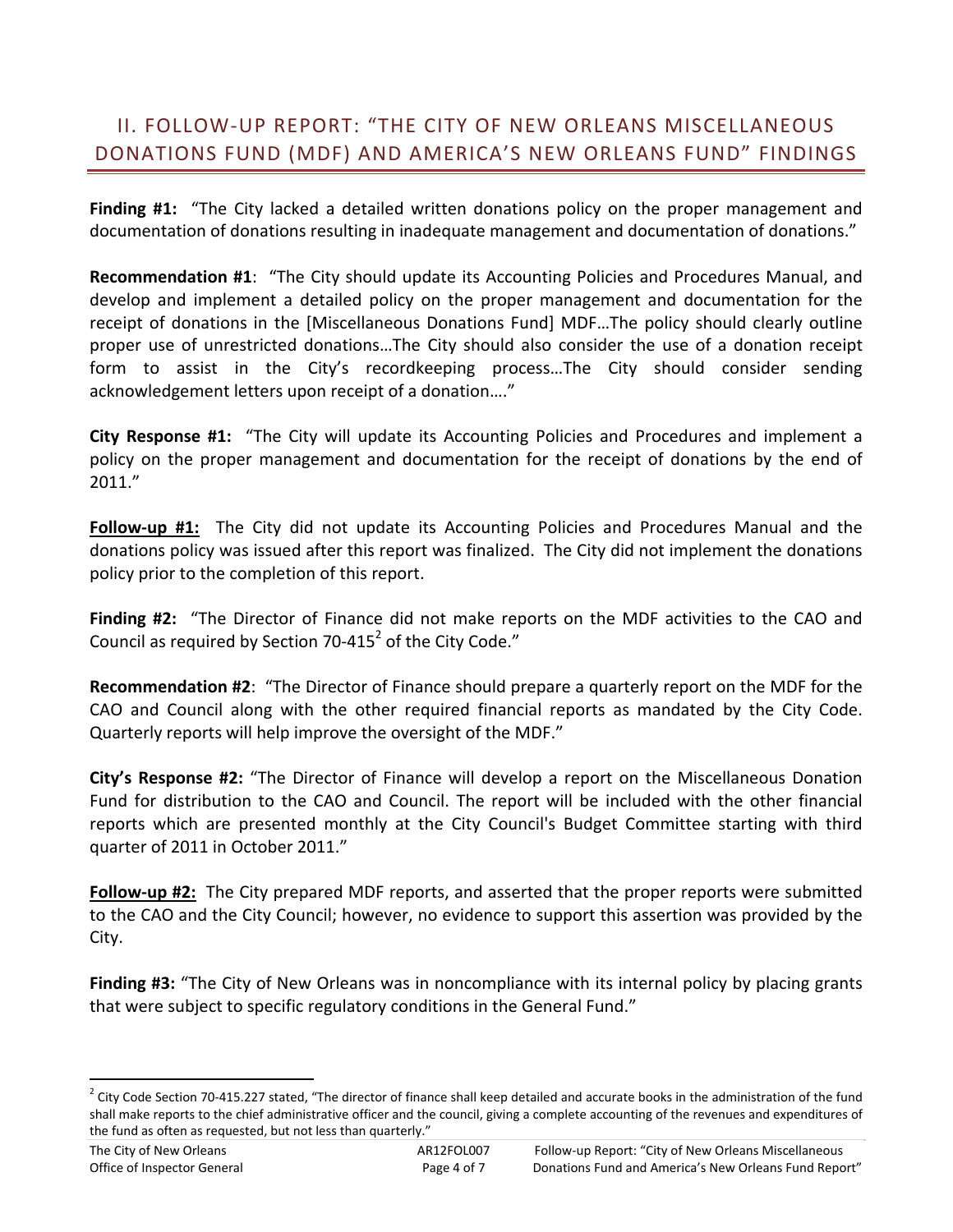**Recommendation #3:** "The City should determine the original source of grant funds prior to coding into the general ledger system and account for any proceeds of specific revenue sources (other than those identified as excluded) that are legally restricted in a special revenue fund. All donations received by a specific department should be reconciled to verify that all funds are accounted for and used appropriately."

**City Response #3**: "The city will determine the source of funds prior to coding grants into the general ledger system."

**Follow‐up #3:**  The donations received and recorded in the General Fund in 2011 were less than \$100; therefore, the auditors did not test donations coded to the General Fund.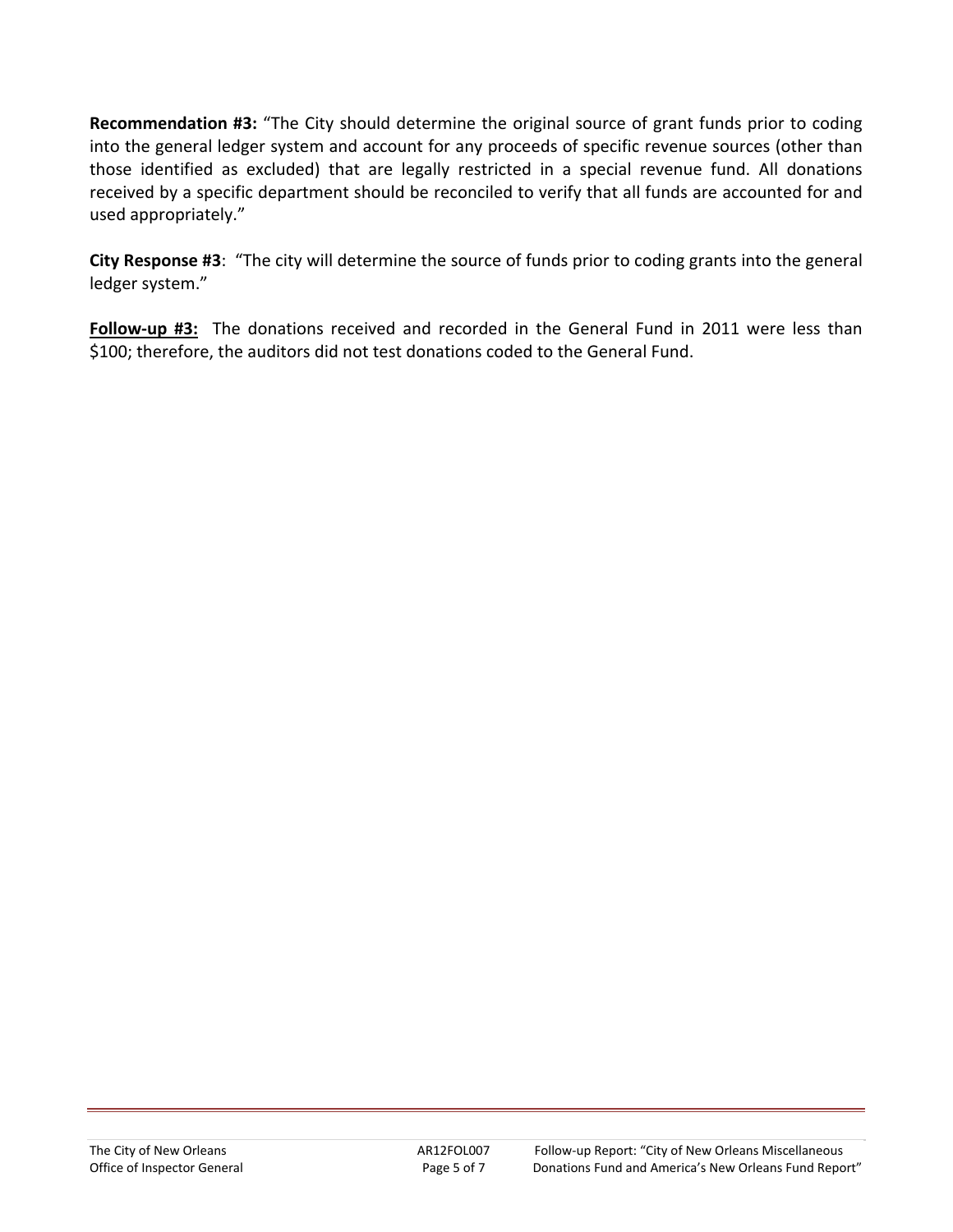## III. FOLLOW‐UP REPORT: "CITY OF NEW ORLEANS MISCELLANEOUS DONATIONS FUND AND AMERICA'S NEW ORLEANS FUND" OBSERVATIONS

#### **Observation Follow‐up #1:**

**Observation #1:** The ANOF [America's New Orleans Fund] had a remaining balance that was dormant and incurring bank fees. All ANOF board members resigned in April of 2010. Without a board to appropriate the money, donation money remained unused and inaccessible to anyone. As of June 30, 2010, the ANOF had \$4,863 remaining in its bank account.

**Recommendation #1:** The City should appoint a new board to transfer or appropriate the money remaining in the ANOF and properly dissolve the corporation, if necessary.

**City's Response #1:** "The City will take necessary steps to resolve this concern."

**Observation Follow‐up #1:** ANOF, Inc. was dissolved on August 30, 2011; however, the ANOF bank account was not closed<sup>3</sup>. The City did not take the necessary steps to close the ANOF bank account.

#### **Observation Follow‐up #2:**

**Observation #2:** The donations process was decentralized, which resulted in restricted funds going unused to complete authorized projects.

**Recommendation #2:** The City should reconcile donations received by the departments with the donations documented by the Accounting Department to verify that all funds are being used for authorized projects.

**City's Response #2:** "The City will reconcile donations received and submit a report to the CAO and City Council on a quarterly basis."

**Observation Follow‐up #2:** The City did not provide evidence that reconciliations were performed and did not provide evidence that this report was submitted to the CAO or City Council.

#### **Observation Follow‐up # 3**

**Observation #3:** Certain donation disbursements appeared to be a questionable use of funds.

**Recommendation #3:** The City should develop and implement a detailed policy on the proper management and documentation of the expenditures of donations from the MDF which should include expenditures specifically disallowed.

<sup>3</sup> The funds were not transferred out of the bank account.